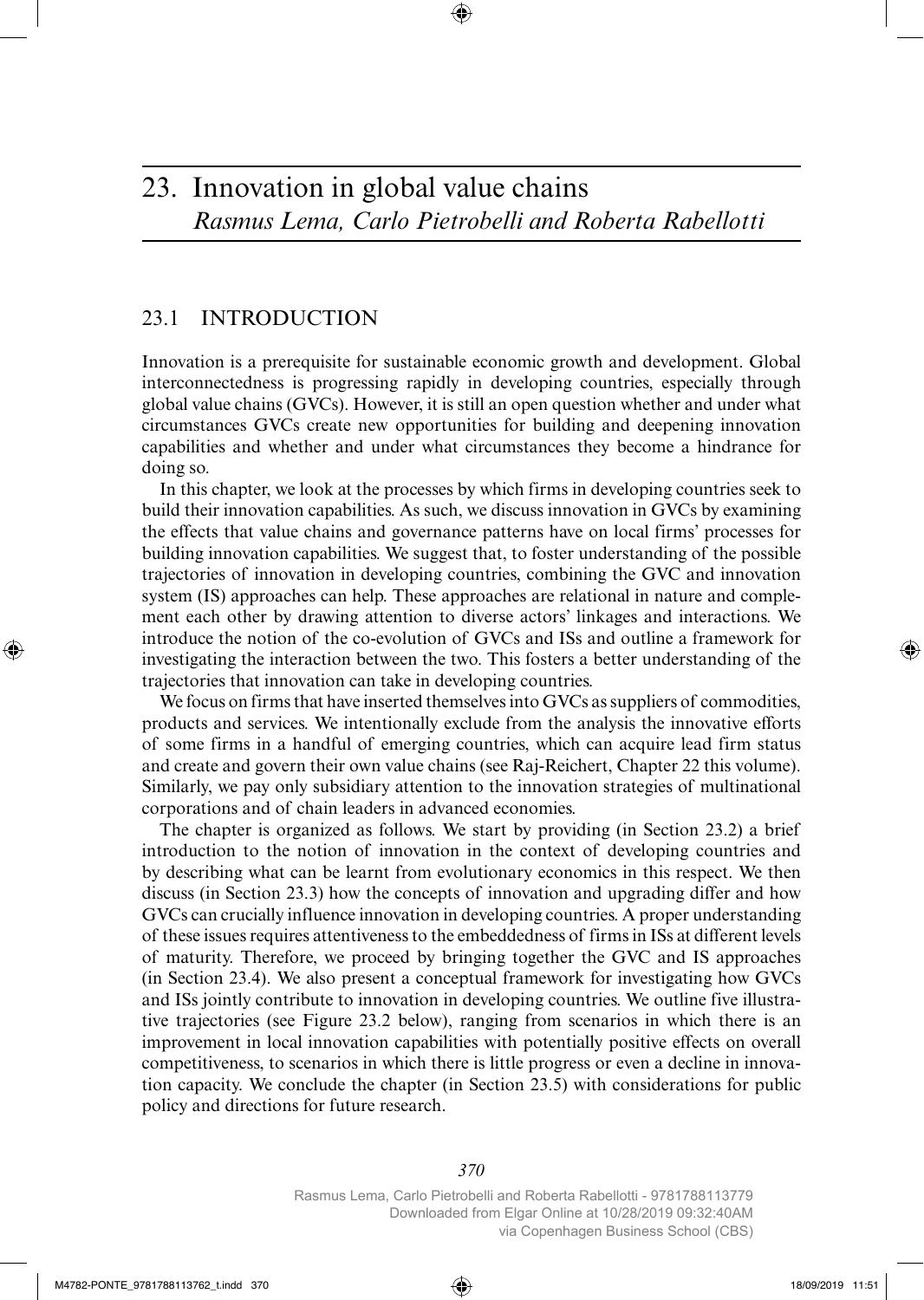### 23.2 INNOVATION AND DEVELOPMENT

Innovation is a widely used but variably defined concept. Therefore, clarifications are helpful to define this chapter's focus and scope, especially for readers who are not familiar with innovation studies or with the emerging field of innovation and development.

To begin, innovation is not the same as invention. The latter involves a new idea, often in a commercial setting, for a new product or process, along with its specification and demonstration. Innovation is the process of putting such an idea into practice. This can include elements of creative imagination, but most innovation effort is related to implementation. Furthermore, innovation is not a discrete event; it is a continuous process. What is often thought of as an innovation (e.g., a new product or business model) is typically the result of a long process involving many individual innovations. Thus, we define innovation capabilities broadly as 'the capabilities needed to imagine, develop and implement innovations in the goods and services an economy produces and in how it produces them' (Bell, 2009, p. 12). In this chapter, we regard firms, and the firm-level processes of acquiring or improving innovation capabilities, as our primary unit of analysis.

In recent years, researchers have paid increasing attention to innovation in the developing world and the relatively new phenomenon of innovation policy implementation in developing countries. The literature on innovation and development, which dates back to the 1980s, draws on evolutionary economics and research on technological change in the developing world (Amsden, 1992; Dahlman, Ross-Larson and Westphal, 1987; Enos, 1991; Fransman and King, 1984; Kim, 1997; Lall, 1987; Pack and Westphal, 1986; Pietrobelli, 1998). In the remainder of this section, we briefly present what this body of literature reveals regarding the nature of innovation in the developing world. The key point of departure for this research involves a break from the sharp distinction (often used in conventional economics) between innovation and diffusion. For a long time, scholars conceived of innovation as essentially a breakthrough in established practices, production processes, or products (inventions); such a change would only occur in the Global North, spurred by innovative entrepreneurs in advanced countries. Knowledge and technology would only reach developing countries (the Global South) through a process of technology transfer (Stewart, 1977). This transfer would still require some adaptation, supported by technical assistance, and often conflict with the notion of appropriate technology, but it would mainly imply that developing countries' firms have passive relationships to technology.

However, during the 1980s and 1990s, increased attention to the accelerated development of countries in East Asia opened new conceptualizations of how innovation and technology work in developing countries. Research revealed that firms in developing countries indeed produce much innovation and this is essential to explaining productivity growth and industrial dynamics. Technological change can no longer be conceived of as a process by which technology is transferred to passive firms in developing countries. The realization that remarkable innovation processes are indeed taking place in developing countries was influenced (and mutually reinforced by) the development of evolutionary economics as a conceptual framework aptly incorporating many of the dimensions that are relevant in developing countries (Dosi, Freeman and Nelson, 1988; Nelson and Winter, 1977). Some of the typical innovation features in developing countries are briefly discussed in the rest of this section.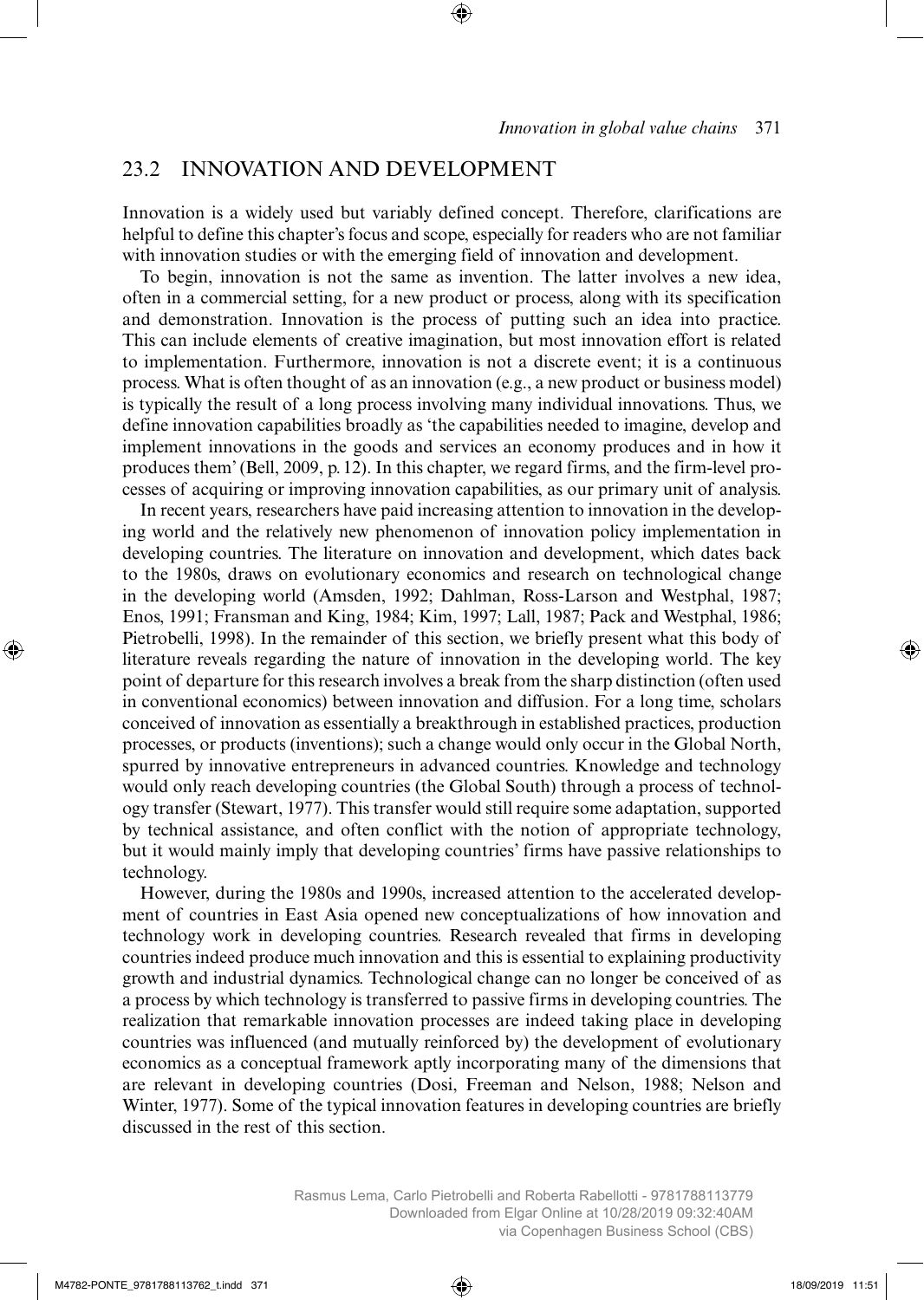First, when observing innovation in developing countries, researchers need to pay attention to innovative activities that do not occur at the technological frontier but rather imply adoption and adaptation of technology, the acquisition of mastery over it, and the many marginal and incremental innovations that are new and change, in fundamental ways, the production process in developing countries' firms.

Second, there is a considerable tacit element in what is required to operate a new technology, as 'a firm will not be able to know with certainty all the things it can do, and certainly will not be able to articulate explicitly how it does what it does' (Nelson, 1987, p. 84). Technology is not simply a set of blueprints that, if followed exactly, always produce the same outcome. This implies that each firm must exert considerable absorptive effort to learn the tacit elements of technology and thus gain adequate mastery.

Third, in developing countries, technological change often is not exogenous but is instead complementary to production activities, resulting in minor innovations such as substituting specific inputs and accommodating various market demands (Katz, 1984). Innovation also plays a central role in traditional manufacturing, which is a typical area of specialization in developing countries, as well as in natural resources, where it can complement static resource endowments by providing the scientific knowledge and technological capabilities that are needed to exploit new, dynamic comparative advantages (Marin, Navas-Alemán and Perez, 2015).

Fourth, technological change is the result of a firm's purposeful, well-directed efforts to create and strengthen its capabilities (Bell, 1984; Lall, 1992). The capacity to generate technological dynamism is the result of investments in technological capability (by firms and by public and private institutions) rather than investments focused on increasing production capacity (Bell and Pavitt, 1993).<sup>1</sup>

Fifth, this dynamic technological effort implies a learning process that is qualitatively different from the traditional process of 'learning by doing', since it involves an active attitude to learning (Lall, 1987). In all instances, learning is highly specialized – it requires specific pre-existing capabilities (learning capabilities) and is costly (Stiglitz, 1987).

Sixth, in all countries (but especially in developing countries), technological development requires suitable social organization of the production and labour processes. The institutions that are capable of assembling individuals' knowledge and specialized skills to achieve a common purpose are crucial components in the exploitation of innovation and technology in economic development (Enos, 1991).

In sum, researchers have contended that the innovation perspective is highly relevant in developing countries, and that the formation of innovation capabilities requires both strategic intent and the willingness to make necessary investments (Bell and Albu, 1999; Figueiredo, 2003). Yet, there has been little direct discussion of how GVCs influence learning and innovation in latecomer firms.<sup>2</sup> Our immediate task in this chapter is to explain the processes and channels by which GVCs promote (or hinder) the building of learning and innovation capability in supply bases in developing countries. The main point arising from this literature is that firms inserted into GVCs must act to capture new opportunities, as this is not an automatic process. There is a danger of viewing insertion into a GVC as a 'benign escalator' for upgrading in supplier firms (Humphrey and Schmitz, 2002, p. 1020), while often suppliers climb a 'demanding stairway'.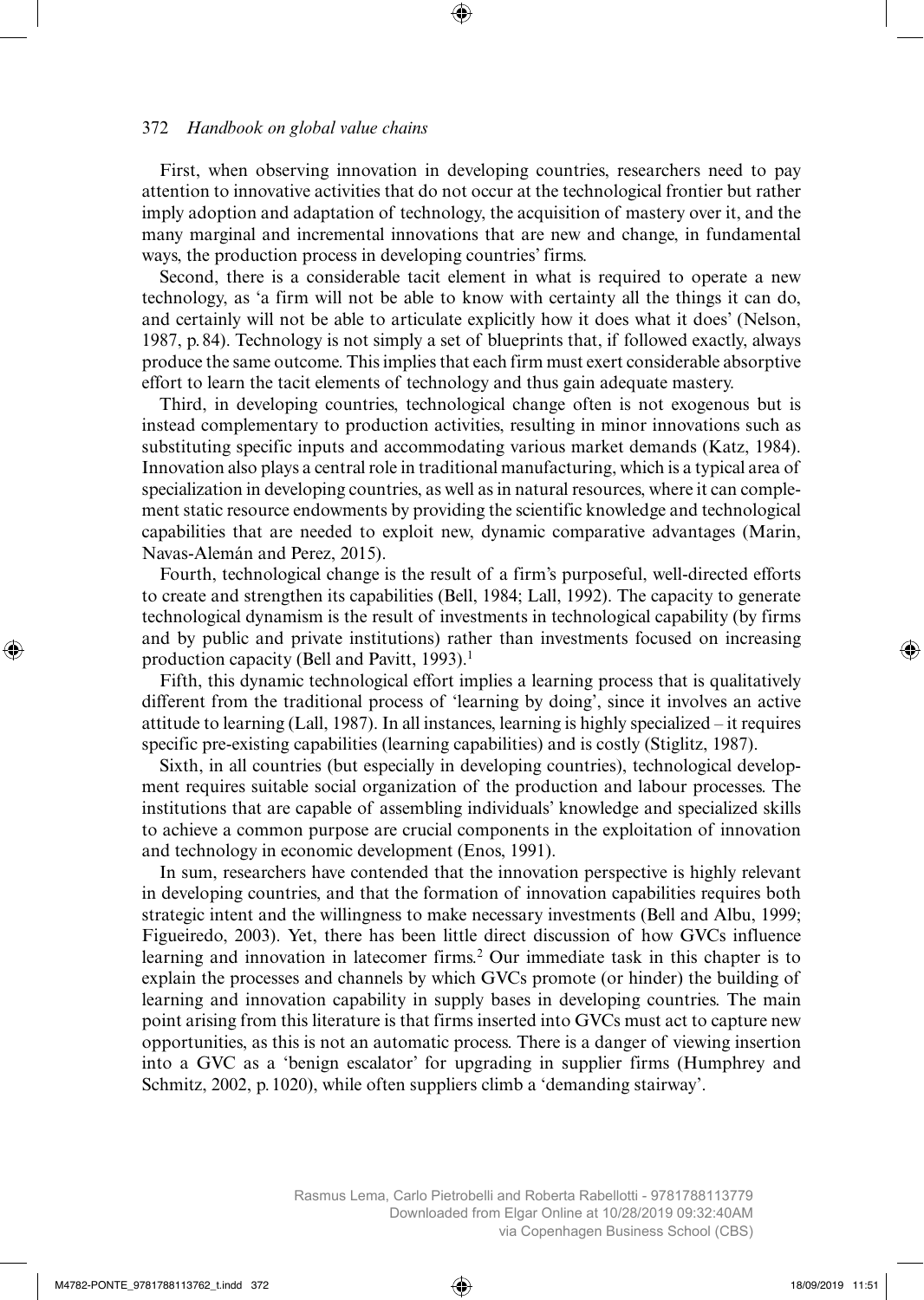## 23.3 UPGRADING AND INNOVATION IN GLOBAL VALUE **CHAINS**

The concept of upgrading originated in international trade theory, where researchers used it to indicate when firms, regions and countries within GVCs had improved, such as by moving from relatively low-value to relatively high-value activities (Gereffi, 1999). Ponte and Ewert (2009, p. 1637) proposed a broader view of upgrading as 'any trajectory or strategy that is likely to yield a positive impact on developing country firms', thus clarifying that moving up the value chain is only one possible trajectory. Moreover, Ponte and Ewert underlined that process and product upgrading does not necessarily coincide with process and product innovation; for example, an upgrade can consist of matching the standards set by international buyers, satisfying strict logistic conditions and lead times or providing a larger portfolio of products (see also Gereffi, Chapter 14 this volume). Along the same lines, Ponte and Ewert stressed that exploiting economies of scale (simply by increasing the size of orders) can lead to more profitable operations and therefore to upgrading within a value chain (Gibbon and Ponte, 2005).

In the GVC literature, researchers have often treated innovation and upgrading as interchangeable concepts (see, for instance, Taglioni and Winkler, 2016) but have rarely directly investigated innovation (De Marchi, Giuliani and Rabellotti, 2018). In turn, they have often related upgrading to various types of governance (as in Gereffi, Humphrey and Sturgeon, 2005) and investigated the role that lead firms play in value chains by fostering (or hindering) knowledge transfer, mutual learning and suppliers' innovation (see, for instance, Cirera and Maloney, 2017; Farole and Winkler, 2014). Moreover, an excessive focus on lead firms, rather than on developing country suppliers, leads to a poor conceptualization of learning processes in developing countries (for an exception, see Raj-Reichert, Chapter 22 this volume). Researchers have often overlooked the heterogeneity in how firms, clusters and regions learn and innovate through their involvement in GVCs (Morrison, Pietrobelli and Rabellotti, 2008).

Three important issues arise in relation to knowledge and technology access via GVCs. First, access to GVCs is unequal across countries and regions, with some parts of the world acting as GVC hubs and other parts not enjoying easy access to these international linkages (Chaminade and Plechero, 2015; World Bank, 2017). Second, despite the opportunities generated by GVCs, the precise nature of interfirm relationships remains rather controversial, and the impact on learning for developing country firms integrated into GVCs can vary significantly. Pietrobelli and Rabellotti (2011) show that governance patterns have heterogeneous impacts on learning mechanisms in value chains: in modular chains, learning can be the result of a pressure to match international standards, and value-chain leaders can facilitate learning through direct involvement if suppliers' competence is low and if the risk of non-compliance is high. Learning can also be mutual, based on intense face-to-face interactions between actors in the value chain, if they have complementary competencies. Third, local suppliers differ in their capacity to absorb, master and adapt knowledge and capabilities that leading firms can transfer to them. Local suppliers also differ in their openness to complementary sources of knowledge from outside the GVC – for example, that from international trade, foreign direct investments, human-capital mobility, and international research collaborations – as well as in the level of maturity of the local ISs in which they are embedded.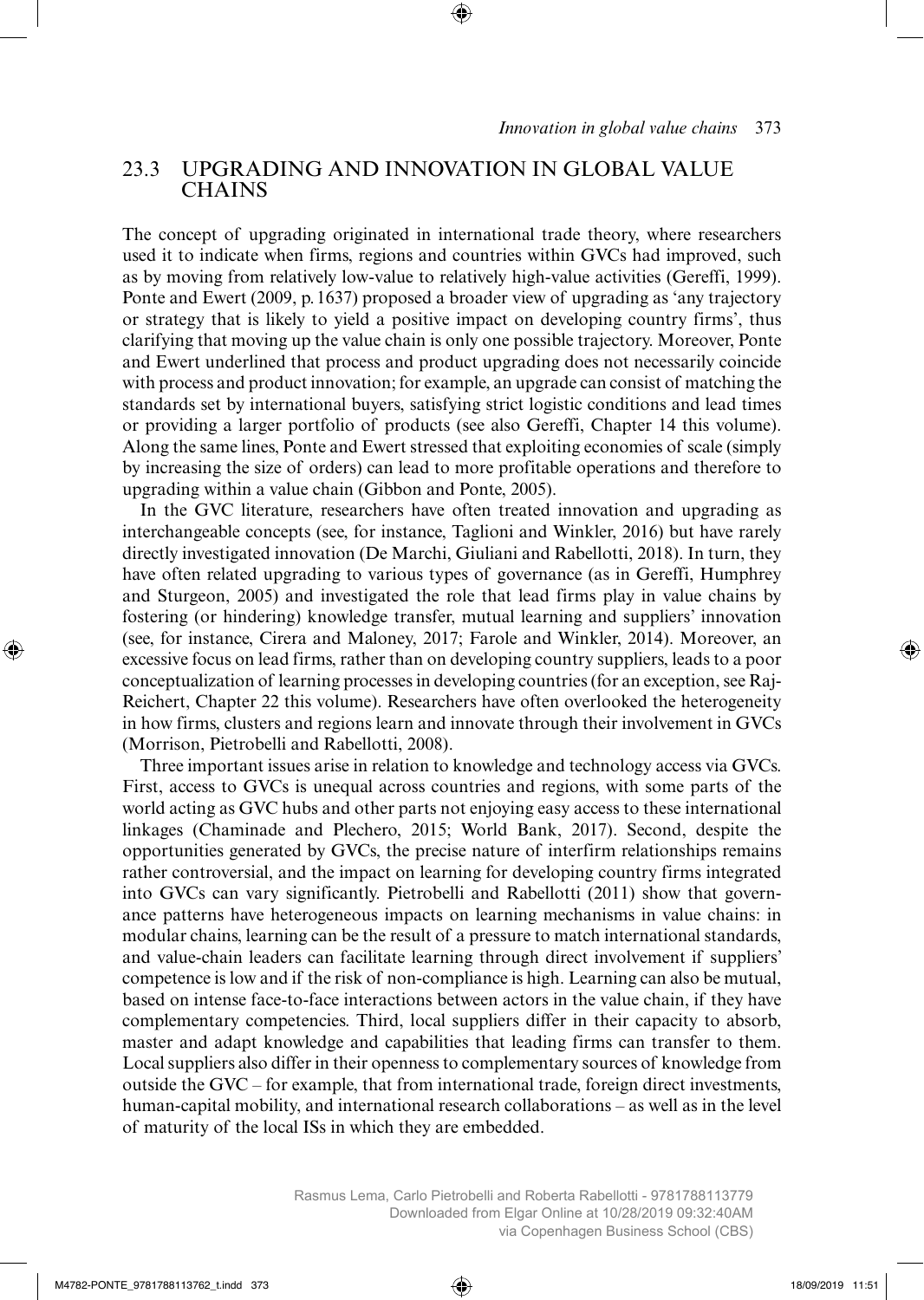As De Marchi et al. (2018) suggest, capability building is interactive and requires deliberate efforts from a wide range of actors, many of which are not directly included in the relevant value chains. When successful, local firms innovate because they also invest considerable effort in building their internal capabilities. A review of the empirical literature on innovation in GVCs shows that, in many cases, suppliers in developing countries, even when they participate in one or more GVCs, do not use these GVCs as privileged sources of knowledge and technologies – these suppliers thus undertake very little innovation. In many cases, learning and innovation are more effective when GVC-related knowledge is used to complement other forms of local knowledge, such as collaborative learning and interactions with non-GVC actors (e.g., other local firms that are not embedded in GVCs, universities and business associations) within clusters and ISs. The local embeddedness of developing-country firms in ISs is therefore critical to the innovation process and to those firms' international competitiveness.

# 23.4 GLOBAL VALUE CHAINS AND INNOVATION SYSTEMS

Developing-country firms' participation in GVCs is contingent on local institutional, social and economic dynamics: 'the local institutional framework identifies how local, national and international conditions and policies shape a country's participation in each stage of the value chain' (Gereffi and Fernandez-Stark, 2016, p. 16). Traditionally, in GVC analyses, researchers have focused on how institutions can influence insertion and upgrading in GVCs, including industrial and labour policies, vocational training to supply qualified workers, and financial systems. An innovation system can be defined as 'the set of institutions whose interactions determine the innovative performance of national firms' (Nelson, 1993). For our aim, the IS approach is especially useful, as it includes all market and non-market networks that foster the creation, transfer, adoption, adaptation and diffusion of knowledge through personal, collective and organizational learning processes (Lundvall et al., 2009; Nelson, 1993).

The experience of countries such as South Korea and China shows that the formation of strong ISs is crucial to overcoming capability failures and thus moving away from an export specialization based on static comparative advantage towards sustained knowledge-based competitiveness (Fu, 2015; Lee, 2013). In this respect, the role of GVCs in the building of learning and innovation capability is very important. However, with some notable exceptions (Altenburg, Schmitz and Stamm, 2008; Lema, Rabellotti and Gehl Sampath, 2018; Pietrobelli and Rabellotti, 2011), this role remains underexplored in the innovation literature.

### **23.4.1 Co-evolution of Global Value Chains and Innovation Systems**

In this section, we combine the GVC and IS perspectives with the aim of exploring possible learning and innovation trajectories for firms in developing countries. The key point is that the GVC and IS approaches complement each other in the investigation of the relationships between global and domestic actors that impact the innovation process. However, neither framework is sufficient to provide a full understanding of the underlying dynamics of innovation and learning.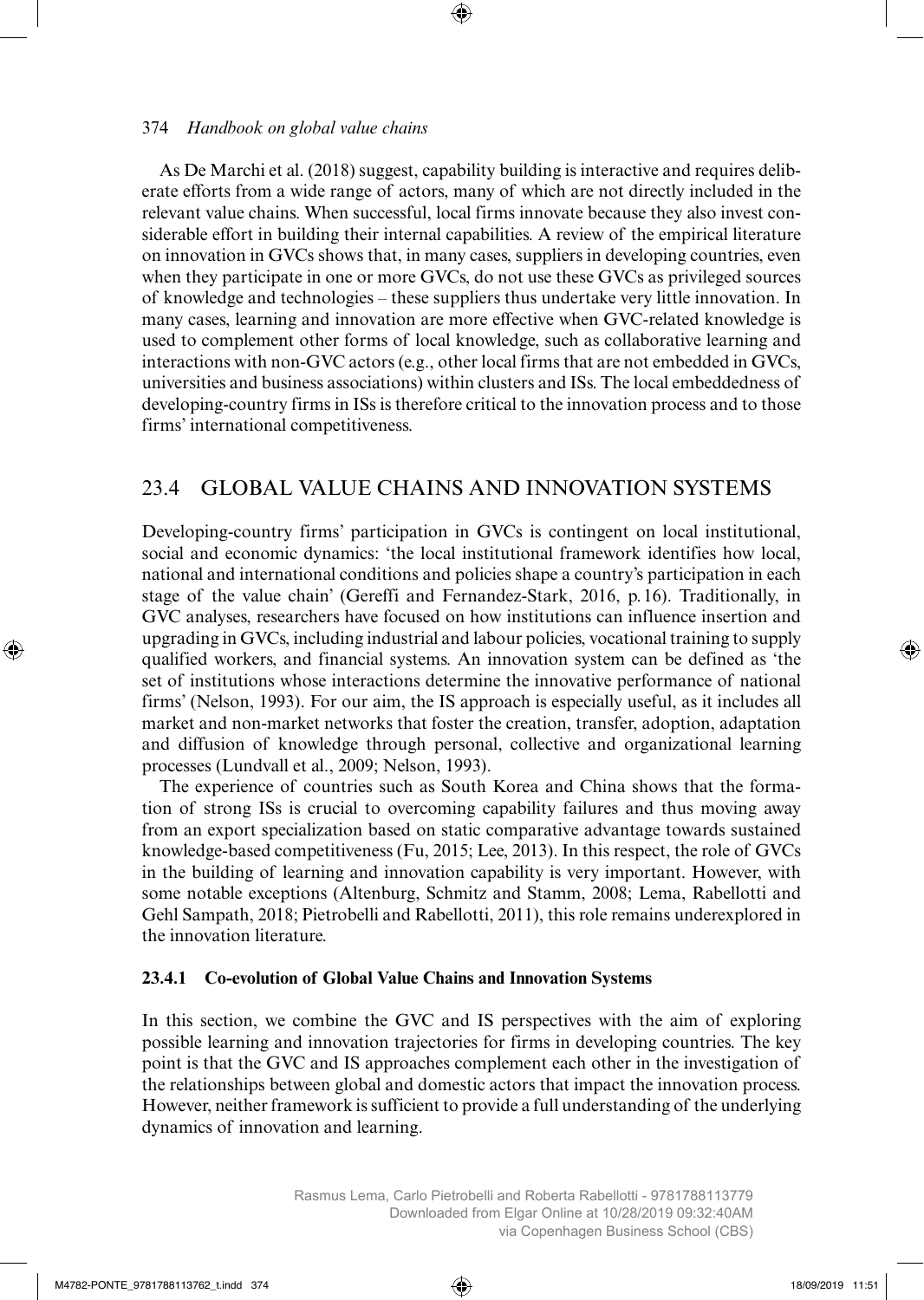

*Source:* Lema et al. (2018).

*Figure 23.1 The co-evolution of GVC and IS with regard to firms' innovation capabilities*

We propose two main types of flows that take place within ISs and GVCs: forward-feeding flows (the light- and dark-grey arrows in Figure 23.1), the mechanisms through which ISs and GVCs contribute to the process of accumulating and shaping firm-level capabilities (learning); and feedback flows (the black arrows in Figure 23.1), the mechanisms through which innovative firms, via their evolving capabilities, influence local IS characteristics and GVC governance. In Figure 23.1, based on Lema et al. (2018), we offer a schematic picture of various possible interactions:

- *GVCs and local firms:*
	- The dark grey arrow in the top right indicates that learning takes place thanks to access to knowledge about global product requirements, technologies, knowhow and licences, organizational models and direct support lead firms – with the relative importance of these factors depending on the dominant governance patterns (Pietrobelli and Rabellotti, 2011).
	- The black arrow in the top left indicates that local firms' existing capabilities influence where and how they can engage in various types of GVCs, including the leading firms' sourcing strategies (Gereffi et al., 2005).
- *ISs and local firms:*
	- The light grey arrow in the bottom left indicates that learning occurs thanks to access to specialized skills, capital, extension services (e.g., metrology), standard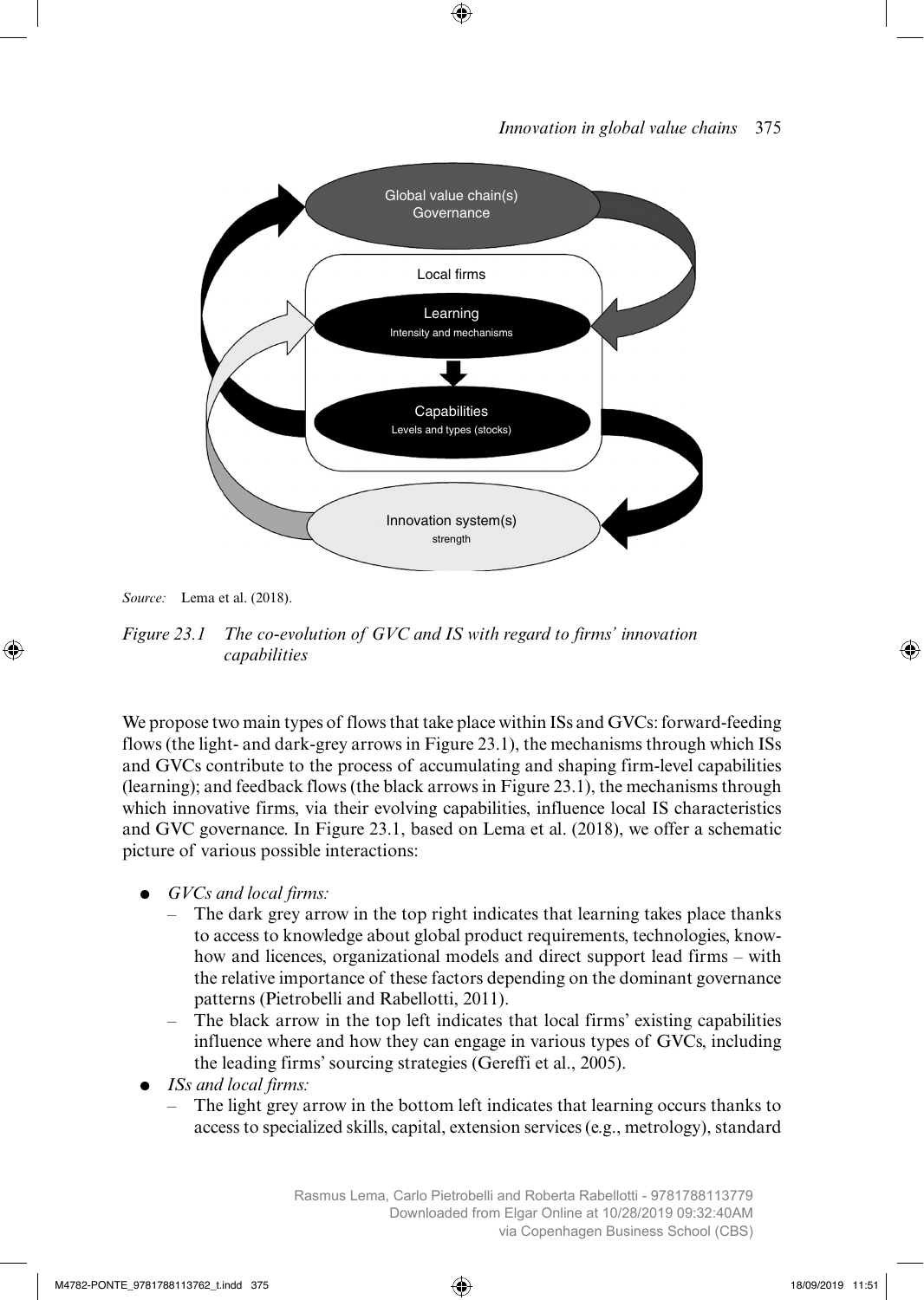certifications, incubation services, financial resources and local research inputs. Learning is mainly based on adaptations of existing knowledge and is subject to the strength of the IS.

– The black arrow in the bottom right indicates that the demand for knowledge and resources in the education and science system, as well as for specific services (as offered by quality and standards agencies, business associations, or technology centres), can vary depending on the local firm. In addition, spillovers can occur in the form of demonstration effects or labour rotation.

In addition, the co-evolutionary effects on firms' capabilities depend on an assortment of other factors. At the broadest level, these include history, geography and social context. At a more specific level, they include the key characteristics of the country's socioeconomic development, its overall governance capacity, its macroeconomic context, its trade policy framework and its main market segments. They also include the existence and development of other external channels (e.g., foreign direct investments, human capital mobility, and direct exports), the predominant technological characteristics and knowledge bases in a sector, and the local firms' characteristics (e.g., size, openness, presence of knowledge gatekeepers and level of formality).

#### **23.4.2 Examples of Innovation Trajectories**

There are no automatic interactions between GVCs and ISs presented in Figure 23.1. Specific effects do not always arise from the same combinations and can be severely constrained. As such, Figure 23.1 does not show how co-evolution 'works'; it is a conceptual and heuristic building block for discussing how co-evolution can unfold in a large array of context-specific trajectories. In this sense, trajectories are possible routes along which firms can achieve innovation capability under the co-evolution of the GVC and IS.

Figure 23.2 presents (in a two-dimensional space) some possible trajectories in a firm's innovation capability.3 Analytically, it is helpful to think of such trajectories as involving various inflection points or shifts that indicate changes in the intensity or quality of learning and innovation dynamics. The figure has graded fields along the vertical axis, representing the levels or depths of innovation capability, ranging from basic to advanced (Bell, 2006; Figueiredo, 2003). As such, capability levels can vary over time in trajectories, and sequences and speed can differ markedly at the country and sector levels. The variation across experiences is remarkable, and the empirical cases that have been documented in the existing literature (see below) show manifold possible trajectories: some indicate improvement in local firms' innovation capabilities, while others indicate a lack of progress or even a loss of previous capabilities.

In Figure 23.2, we illustrate some trajectories, showing that the co-evolution of GVC and IS can influence firms' innovation capabilities in various ways – in terms of the direction, speed and depth of capability development. The trajectories are: (A) gradually increasing; (B) leap-wise increasing; (C) stagnating; and (D) declining. Figure 23.3 summarizes the main characteristics of these trajectories in relation to GVCs and ISs, as well as how their co-evolution influences the trajectories by which firms develop innovation capabilities (see the graphs in the second column of Figure 23.3).

A gradually increasing trajectory results from complementarity and positive interactions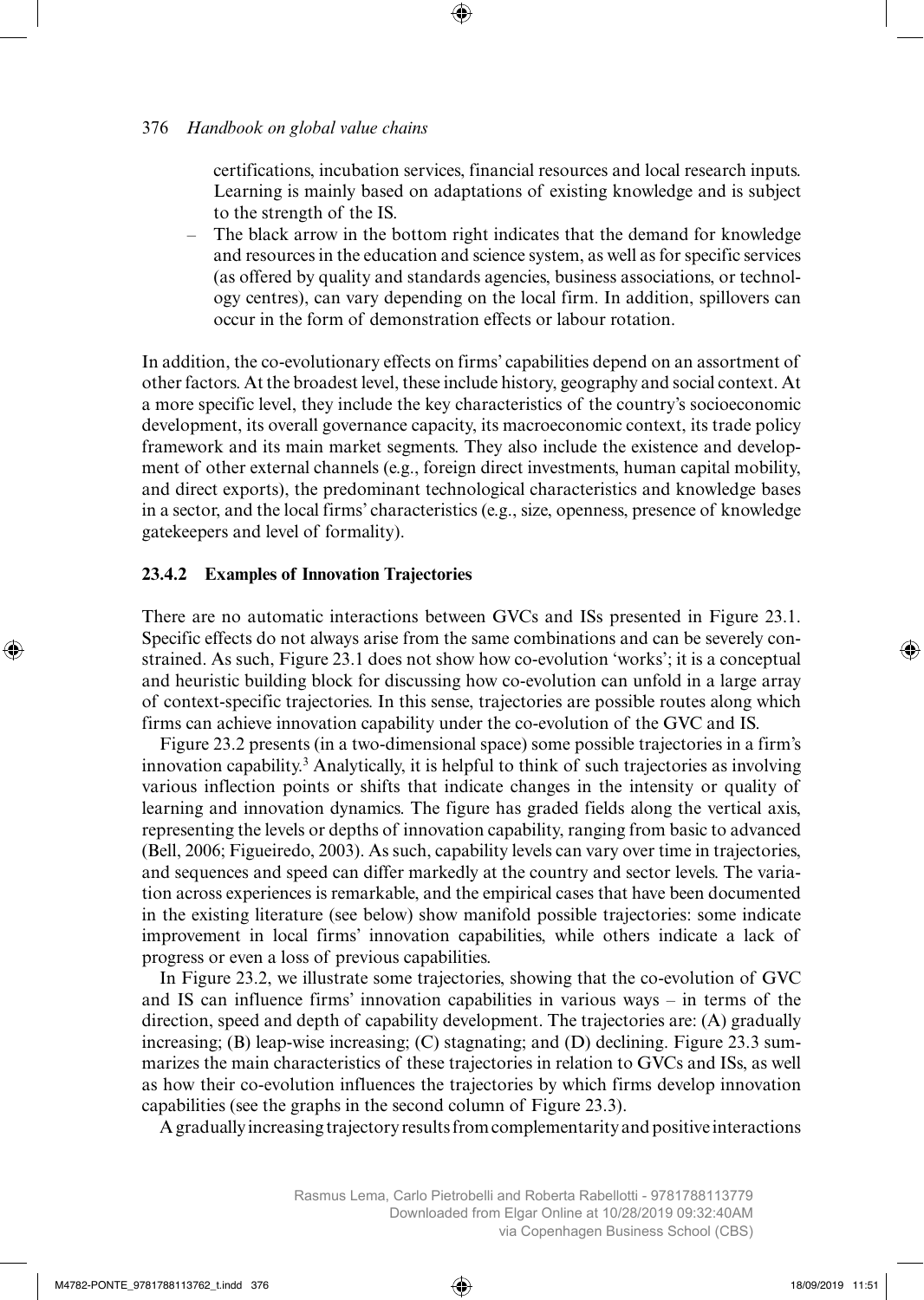

*Source:* Authors' own.

*Figure 23.2 Trajectories of firms' innovation capabilities*

between GVCs and ISs; this trajectory occurs when the local IS has a prerequisite strength (e.g., because of previous innovation policies at the country or local level) and when the value-chain characteristics allow for knowledge flow and interactive learning. Researchers have offered several examples of such trajectories, particularly in large, middle-income countries with relatively high governance capacity. Focusing on China and India, Altenburg et al. (2008), for example, show how ISs, together with knowledge acquired within GVCs, contributed to the attainment of innovation capability in diverse industries such as electronics, automobiles and aerospace. Another example is the salmon industry in Chile, where involvement in the GVC created a demand for technicians with knowledge in biochemistry and related fields such as engineering; this demand was successfully addressed via the strengthening of the local IS (Hosono, Iizuka and Katz, 2016). Humphrey et al. (2018) also shed light on some of the factors that can support the emergence of a gradually increasing trajectory, revealing how the rapidity and complexity of technological change – due to either the technological characteristics of some sectors (a push factor) or the nature of demand (a pull factor) – creates opportunities for more intense interactions between ISs and GVCs. By analysing the drivers of product differentiation and innovation in very different sectors in China (mobile phones and electric two-wheelers), Humphrey et al. note that changing customer demands created pressure to improve products' functionality and quality in the Chinese market; however, in both sectors, public policy supported the development of capabilities. The electric two-wheeler sector expanded rapidly due to government restrictions on gasoline-based motorcycles. Thus, although the technological change was relatively slow, the domestic policy helped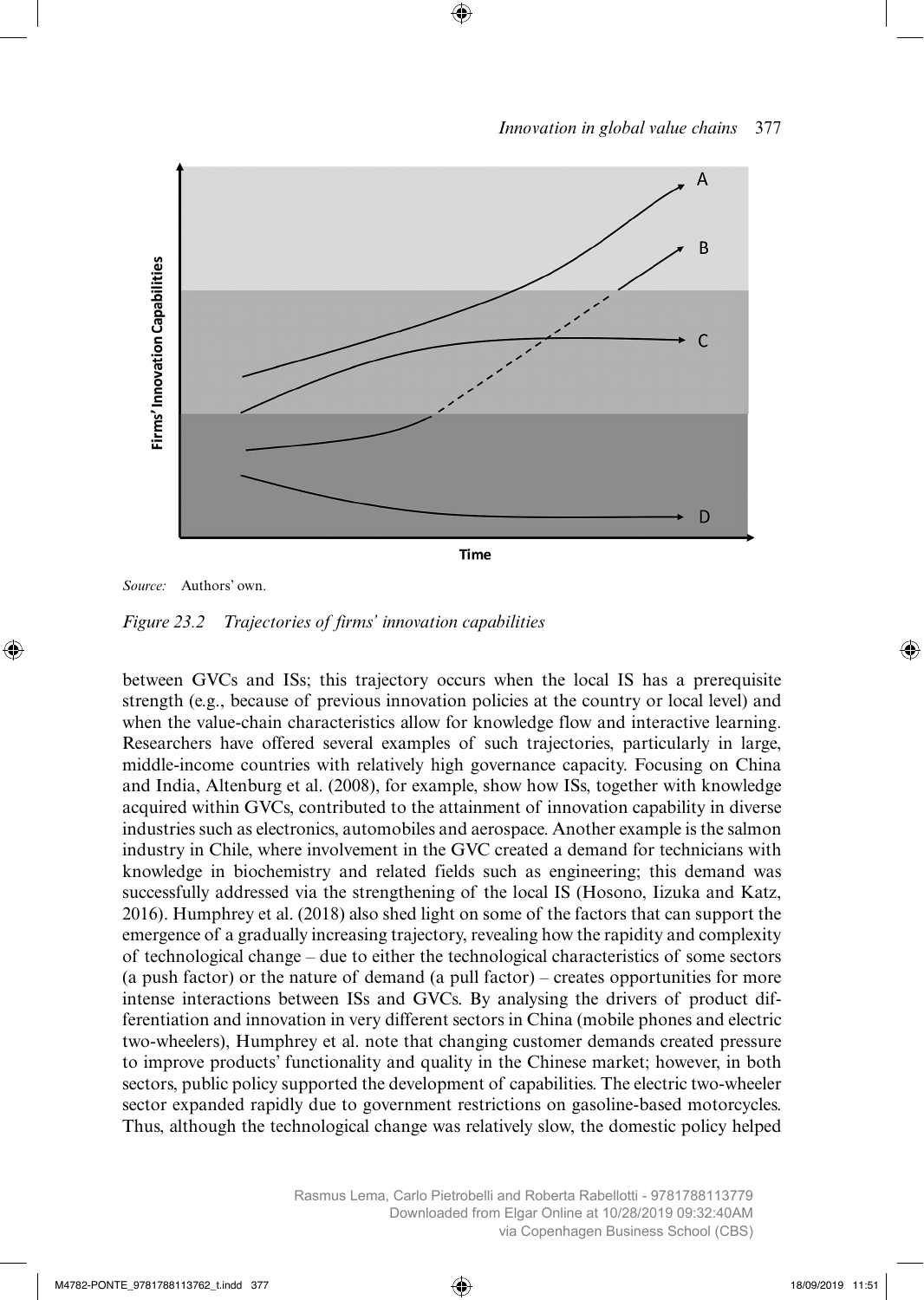| GVC-IS co-evolution | complementarity and<br>positive interactions<br>GVC and IS exhibit                                                                                                               | one-way relationships (each<br>playing the stronger role in<br>turn)<br>IS and GVC have sequential                                                                 | A one-way relationship is<br>followed by a two-way<br>interaction                                     | disjunction or ineffective<br>support are followed by<br>Initial efforts at mutual<br>interaction                          | GVC and IS have disjointed<br>and/or negative<br>interactions               |
|---------------------|----------------------------------------------------------------------------------------------------------------------------------------------------------------------------------|--------------------------------------------------------------------------------------------------------------------------------------------------------------------|-------------------------------------------------------------------------------------------------------|----------------------------------------------------------------------------------------------------------------------------|-----------------------------------------------------------------------------|
| <b>GVCS</b>         | earning-intensive role<br>Value chains play a                                                                                                                                    | GVCs provide initial learning<br>exit the chain; and the value<br>chains move from local to<br>opportunities; local firms<br>global                                | eventually feed back into IS<br>learning opportunities that<br>GVCs provide sustained<br>development  | remains stagnant, leading<br>Value-chain participation<br>to limited learning in key<br>tasks                              | bargaining power play a<br>Lead firms with strong<br>negative role          |
| <u>is</u>           | IS strengthens sufficiently<br>due to GVC involvement                                                                                                                            | Initially weak IS eventually<br>develops to support value-<br>chain development                                                                                    | Absent or weak IS fails to<br>support enterprise<br>capabilities                                      | IS becomes fragmented and<br>chain development, leading<br>thus cannot support value-<br>to limited absorptive<br>capacity | Absent or very weak IS fails<br>to support value-chain<br>development       |
| Firms' capabilities | Firms' capabilities gradually<br>and cumulatively<br>strengthen                                                                                                                  | knowledge and capability<br>strengthen in successive<br>between GVC and IS as<br>jumps; firms oscillate<br>alternate sources of<br>Firms' capabilities<br>building | export-demand preferences<br>Firms' capabilities increase<br>but are biased towards<br>until IS grows | Firms' capabilities remain<br>unchanged (stagnant) or<br>develop only marginally                                           | Firms shift to lower-value-<br>added stages or exit from<br>the value chain |
| jectory<br>Tra      |                                                                                                                                                                                  |                                                                                                                                                                    |                                                                                                       |                                                                                                                            |                                                                             |
|                     | China and India: electronics,<br>China: mobile phones and<br>cars, space technologies<br>electric two-wheelers<br><b>Gradually increasing</b><br>trajectory (A)<br>Chile: salmon | instruments, and helmets<br>India: pharmaceuticals<br>Leap-wise increasing<br>Korea: toys, musical<br>Brazil: footwear<br>trajectory<br>(BI)                       | East Asia: apparel<br>India: software<br>(B2)                                                         | Bangladesh: aquaculture<br>Stagnating trajectory (C)<br>Kenya, Lesotho and<br>Swaziland: textiles                          | Declining trajectory (D)<br>Thailand: cassava<br>Gabon: timber              |

Figure 23.3 Illustrative trajectories of innovation capabilities *Figure 23.3 Illustrative trajectories of innovation capabilities*

*Source:* Adapted from Lema et al. (2018).

Source: Adapted from Lema et al. (2018).

Rasmus Lema, Carlo Pietrobelli and Roberta Rabellotti - 9781788113779 Downloaded from Elgar Online at 10/28/2019 09:32:40AM via Copenhagen Business School (CBS)

*378*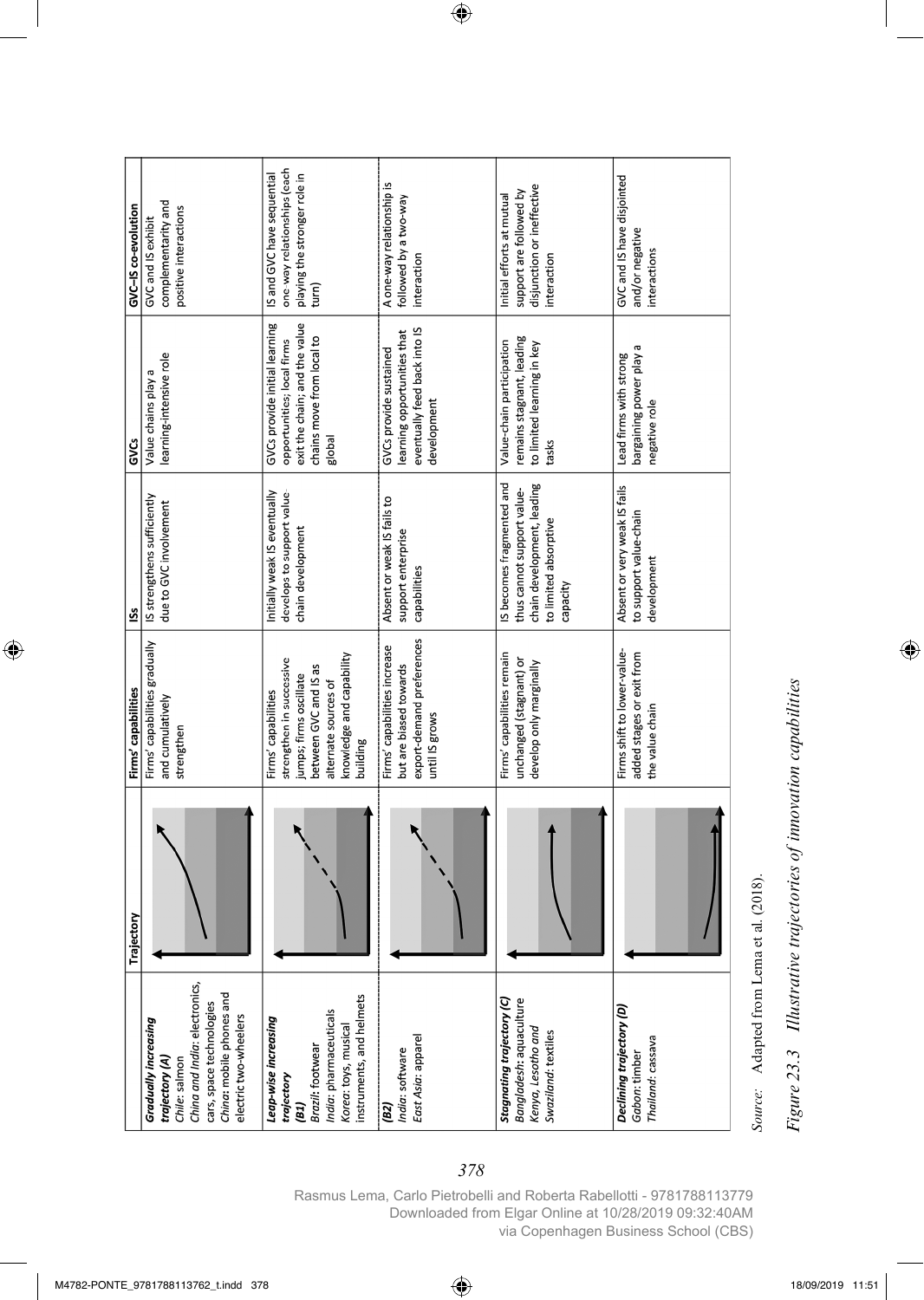Chinese firms to secure greater shares of an expanding market by investing in greater R&D capabilities and simultaneously benefiting from extensive support from the national IS. In the mobile-phone sector, technological change was rapid and disruptive, but firms similarly benefited from public policies that supported capability development.

The leap-wise increasing trajectory can unfold in two ways (trajectories B1 and B2). In B1, there is a relatively well-developed IS, but the GVC is characterized by limited learning opportunities, as in the case of Korean and Brazilian firms. Lee, Szapiro and Mao (2018) suggest an in-out-in trajectory characterized by: (1) initial participation in the GVCs, which is necessary to acquire foreign knowledge and production skills (within the value chain); (2) separation and independence from existing foreign-dominated GVCs, which is required for functional upgrading in the mid-level phases (outside the value chain); and (3) reintegration into the global chain of latecomer firms and economies after establishing local value chains (within the value chain again, but this time led by a local firm). According to Lee et al., new technologies – particularly short-cycle technologies, which have relatively little reliance on existing knowledge stocks – offer better opportunities for latecomer countries to achieve world-class competence.

The software industry in Bangalore, India, presents an example of a leap-wise trajectory (B2) in which the GVC learning opportunities are strong but the IS initially is fragmented and disconnected from local enterprises. At first, this city's software industry developed almost exclusively within GVCs. Capability development was constrained for many years, and body shopping (the software equivalent to outsourced low-cost manufacturing services) was the key business activity. These characteristics of this industry's trajectory were very similar to those of a stagnant or aborted trajectory (e.g., limited learning in key business tasks and an IS unable to support firms in overcoming learning constraints). Over time, however, key firms were able to move on to more demanding tasks – first, efficiency-improving services and then innovation-improving services – based on the learning-by-doing method (i.e., by doing business with buyers) and through firms' investments in capability. Although Bangalore was originally the centre of the Indian science system, it had no innovation systems beyond arm's-length relationships and only a one-way flow of engineers from universities to the enterprise sector. Over time, though, feedback mechanisms helped in the formation of the industry's IS by developing and connecting support organizations; thus, institutions and enterprises began to connect more closely to local market users. As with the in-out-in trajectory, the key feature here is a strong but time-bound bias towards one source of learning – in this case learning within a GVC (Chaminade and Vang, 2008; Lema, 2015; Lema, Quadros and Schmitz, 2015). Gereffi (1999), in relation to the apparel commodity chain in Asia, similarly suggested that the mechanisms allowing for organizational learning and advancement (from assembly to OEM) were mainly internal to the chain. The micro-level foundations involved both backward (sourcing) and forward (marketing) linkages, and the macro-level foundations were seemingly limited to an efficient production system that lacked a strong sectoral IS. Only when organizational learning allowed for original brand manufacturing (OBM) production could firms connect more closely to local markets and develop more profound horizontal linkages.

A stagnating trajectory (C) can occur if an IS becomes relatively weak and fragmented or if the GVC does not provide access to critical knowledge, resources and pressure for learning – perhaps because lead firms only subcontract low-value-added, unskilled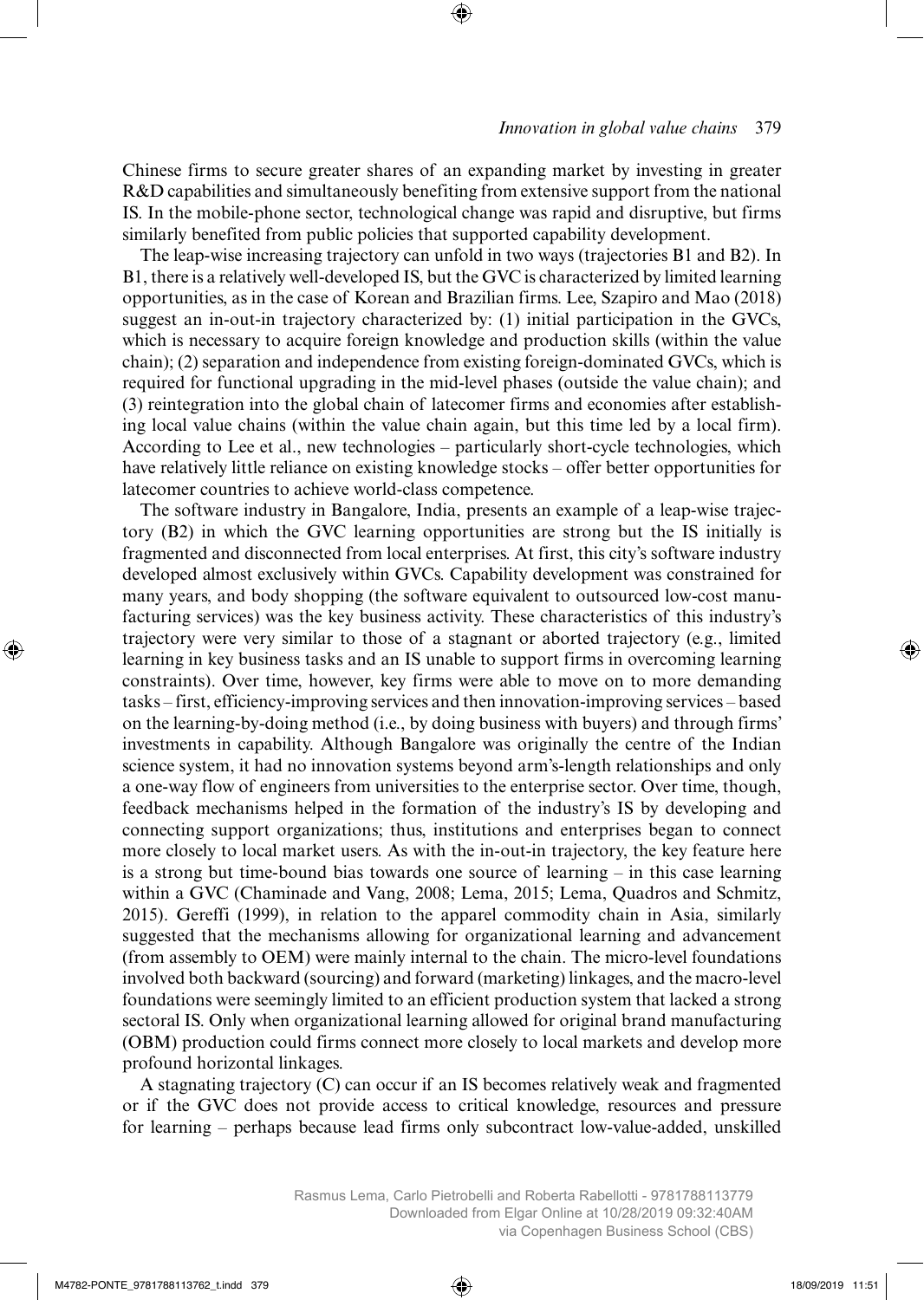production functions. As a result, in this case, local firms fail to increase their innovation capacities. Their learning rates are slow, and their knowledge is not transmitted to (and does not spill over from) GVC enterprises to the wider IS due to the latter's limited local absorptive capacity. There is ample evidence about trajectories in which involvement in GVCs fails to generate improved local innovation capabilities. For example, Ponte et al. (2014) investigated aquaculture value chains in four Asian countries and found that, in contrast to producers in China, Vietnam and Thailand (where functional upgrading had occurred), producers in Bangladesh lacked an appropriate domestic regulatory framework and public-sector support; thus, upgrading attempts in Bangladesh were unsuccessful. Moreover, the GVC provided inadequate knowledge and resources for meeting international food-safety standards through the implementation of quality controls, partly because the traceability norms were not enforced. This combination of local weaknesses and low GVC involvement clearly shaped the local industry's inability to improve.

Finally, a declining trajectory (D) can occur if the IS becomes too weak to sustain previously attained competitiveness in GVCs. This is the case for the Thai cassava industry (Kaplinsky, Terheggen and Tijaja 2011), where the shift in end markets from the EU to China caused a change in product form (from pellets to chips). This transition led to a reduction in processing; chip production is labour intensive and has very low added value, but pellet production adds value through grounding, stemming and moulding the chips into pellets. Kaplinsky et al. also describe a similar case in which the Gabon timber industry sought entry into the international market (particularly China), shifting from exporting processed logs to the EU (which has strict environmental standards) to the shipping of unprocessed logs (with a focus on quantity rather than quality), including some compelling evidence of illegal exports. These examples show how it is not always possible to prevent footloose sectors from relocating or to respond to external competitive threats that arise from the entry of competitors into the world market. Initial success is not inevitably followed by further success, as GVCs can squeeze out local businesses, which can lose some of their technological capacities as a result.

Future research needs to determine which of these trajectories is more common, to identify their main determinants, and to describe other possible methods for increasing innovation capability. Trajectories A, B1, and B2 are difficult to achieve and perhaps difficult to replicate outside of emerging countries. Trajectories C and D may be more common in developing countries, particularly in low- and lower-middle-income countries. Furthermore, the proposed trajectories are merely illustrative devices, and they should be treated with caution – in particular, they should not be perceived as linear. Specific co-evolutionary trajectories can vary substantially, as they depend on many factors that directly feed into this process at the country, local and firm levels, in addition to other global determinants (e.g., market trends and technology evolution).4 More empirical research and policy elaboration is needed in this area, including efforts to understand context specificity and the feedback loops between GVCs and ISs.

### 23.5 CONCLUSIONS AND POLICY IMPLICATIONS

In this chapter, we have argued that value chains interact with ISs in multiple ways and that such interactions have remarkable implications for the speed and depth of innovation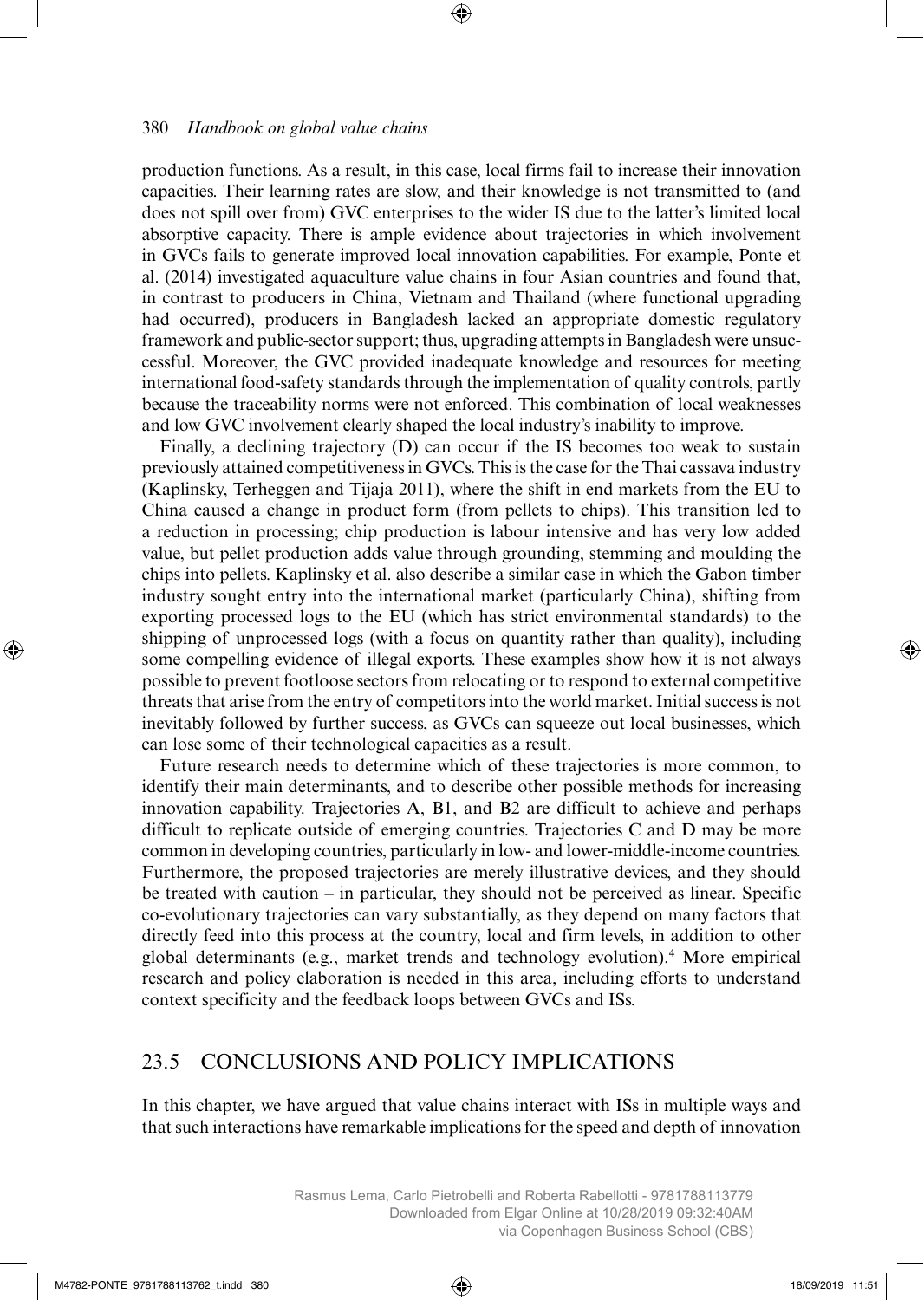capability accumulation. We have also set out the specific mechanisms that local firms in developing countries utilize with respect to the development of their innovation capabilities and explained how the co-evolution of IS and GVC governance influences this process. The trajectories of innovation capability development can take multiple forms. We have illustrated five possible trajectories, each exemplified by concrete historical experiences, in which the co-evolution of ISs and GVCs resulted in diverse effects on local firms' innovation capabilities. These illustrative trajectories are not linear, nor are they the only possible ones. Rather, they represent instructive examples for further conceptual work.

The challenges of future research include gathering new empirical micro-level evidence to enrich the list of trajectories and advance the process of theory building regarding the co-evolution of ISs and GVCs, as well as their influences on innovation capabilities. This micro-level evidence should be collected to explain the firm-level processes of learning and innovation, as well as how the context is likely to affect the firms. It is crucial to study if and how GVCs change when local innovation capabilities evolve, as well as how ISs develop when firms become involved in GVCs. We expect the evidence to differ by sector and based on the local context.

In terms of policy implications, it is clear that policies that are meant to attract GVCs (e.g., integrate firms into a value chain) are very different from policies that are meant to capture possible but uncertain gains from GVC integration (Pietrobelli and Staritz, 2018). The former set of policies may be needed when countries do not easily attract the interest of GVC leaders due to new-entry disadvantages, incomplete or asymmetric information regarding potential suppliers' capacity and the business context, or a lack of specific inputs and factors. This kind of policy pertains to new ways of attracting foreign direct investment and new trade policies. However, the latter set of policies, those aimed at capturing gains, are more related to the programmes that aspire to strengthening and deepening the IS by building the firm-level innovation capabilities that are necessary for capturing such gains. In this respect, it is important to emphasize that learning gains (in terms of innovation capability and innovation policy) can play a role. For example, a GVC-oriented policy focused on learning could include innovation policies (e.g., matching grant programmes) to support firms' innovation or collaborative innovation involving firms and universities, in a coherent way that is based on the characteristics and requirements of the GVCs that are present in the country (as well as those of the GVCs that could be entering it). Other examples of such policies include targeted training programmes (to create the skills local firms need for their integration into and upgrading within GVCs), methods of attracting foreign investors to fill gaps in specific parts of the value chain (Blyde, Pietrobelli and Volpe, 2014) and organizational investments to provide technology services in the areas of standards, metrology, testing and certification. This is still a largely uncharted and expanding field, and further, focused research and analyses are necessary.

The framework in this chapter is intended to stimulate further debate regarding how policy should be structured to combine GVCs and ISs to promote innovation capabilities and economic development. In addition to the need to move away from policies that automatically assume that GVC involvement has a positive effect, there is an urgency to proactively utilize GVCs and ISs as complementary instruments for promoting sustainable economic development.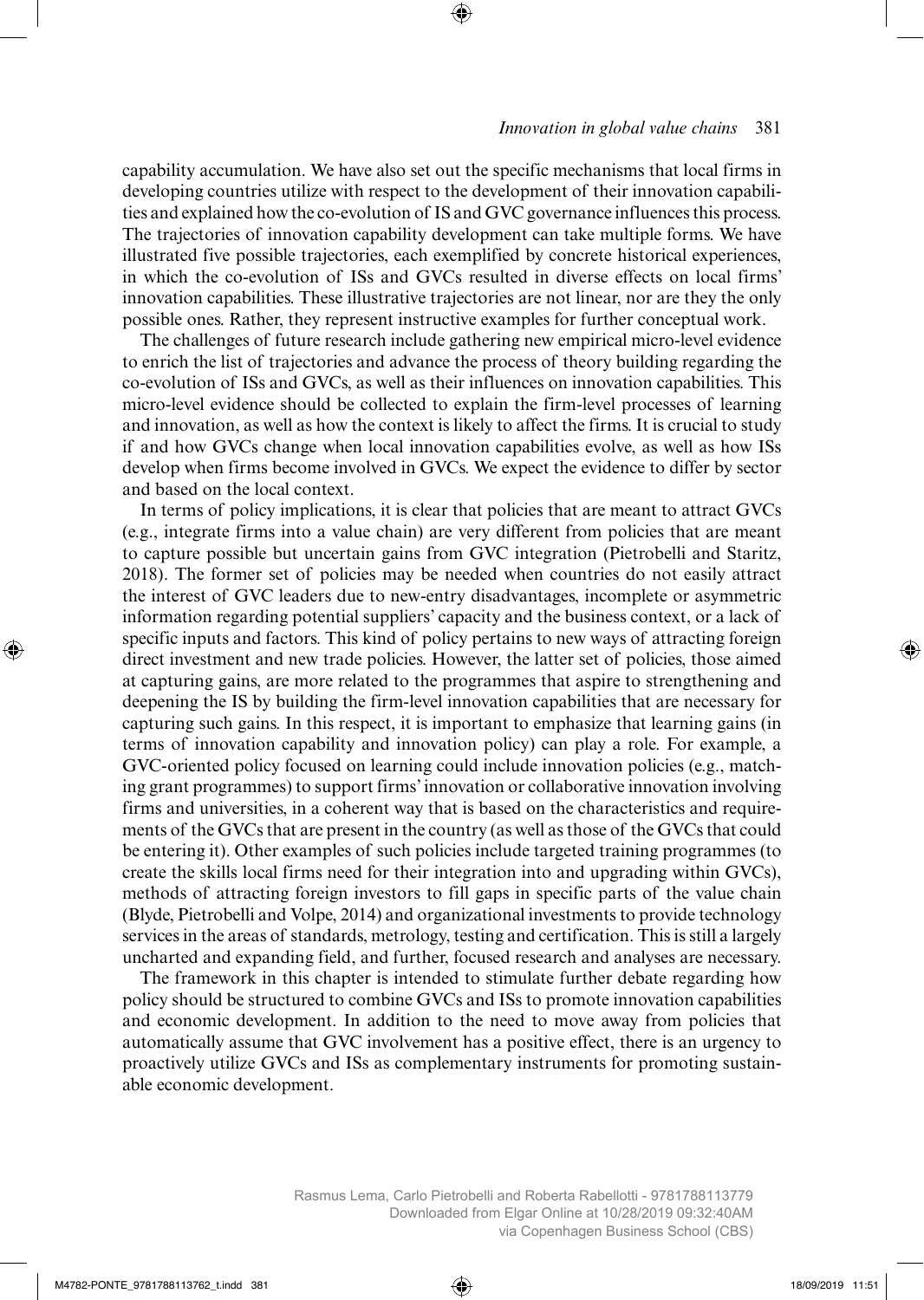## **NOTES**

- 1. Researchers have proposed many categorizations of technological capabilities which have influenced the thinking of many governments and international organizations (Cirera and Maloney, 2017; UNCTAD, 2007; UNIDO, 2002; see also Staritz and Whitfield, Chapter 24 this volume).
- 2. On the contrary, prominent researchers have assumed that the main influence is in the opposite direction. This assumption suggests that the build-up of competences is an independent process that allows latecomer firms to form various linkages with buyers or parent firms, including innovation-centred linkages (Ariffin, 2006). We draw on this notion in Section 23.4.1.
- 3. Researchers have extensively discussed the process by which firms form and deepen their innovation capabilities in developing countries (see Section 23.2). Researchers have tended to focus on the accumulation of innovation capabilities. However, erosion can also occur when capabilities become obsolete or when they develop too slowly in relation to the evolution of demand preferences and technological trajectories (Kaplinsky, 2000).
- 4. Trajectories can also vary in intensity or speed. Capturing intensity requires careful attention to and specification of the timescales of observed trajectories (i.e., how long they take). This also requires longitudinal research, as the observation of trajectories can be distorted if a time-bound lens is used (Bell, 2006).

# REFERENCES

- Altenburg, T., H. Schmitz and A. Stamm (2008), 'Breakthrough? China's and India's transition from production to innovation', *World Development*, **36** (2), 325–44.
- Amsden, A.H. (1992), *Asia's Next Giant*, Oxford: Oxford University Press.
- Ariffin, N. (2006), 'Globalisation of innovative capabilities: evidence from local and foreign firms in the electronics industry in Malaysia and Brazil', *Science Technology and Society*, **11** (1), 191–227.
- Bell, M. (1984), '"Learning" and the accumulation of industrial technological capacity in developing countries', in M. Fransman and K. King (eds), *Technological Capability in the Third World*, London: Palgrave Macmillan, pp.187–209.
- Bell, M. (2006), 'Time and technological learning in industrialising countries: how long does it take? How fast is it moving (if at all)?', *International Journal of Technology Management*, **36** (1/2/3), 25–39.
- Bell, M. (2009), 'Innovation capabilities and directions of development', *STEPS Working Papers, Vol. 33*, Brighton, UK: STEPS Centre.
- Bell, M. and M. Albu (1999), 'Knowledge systems and technological dynamism in industrial clusters in developing countries', *World Development*, **27** (9), 1715–34.
- Bell, M. and K. Pavitt (1993), 'Accumulating technological capability in developing countries', *Proceedings of the World Bank Annual Conference on Development Economics, 1992*.
- Blyde, J.S., C. Pietrobelli and M. Volpe (2014), 'A world of possibilities: internationalization for productive development', in G. Crespi, E. Fernández-Arias and E. Stein (eds), *Rethinking Productive Development: Sound Policies and Institutions for Economic Transformation*, New York: Palgrave Macmillan for Inter-American Development Bank, pp. 233–78.
- Chaminade, C. and M. Plechero (2015), 'Do regions make a difference? Regional innovation systems and global innovation networks in the ICT Industry', *European Planning Studies*, **23** (2), 215–37.
- Chaminade, C. and J. Vang (2008), 'Upgrading in Asian clusters: rethinking the importance of interactive learning', *Science Technology and Society*, **13** (6), 61–94.
- Cirera, X. and W.F. Maloney (2017), *The Innovation Paradox: Developing-Country Capabilities and the Unrealized Promise of Technological Catch-Up*, Washington, DC: World Bank.
- Dahlman, C.J., B. Ross-Larson and L.E. Westphal (1987), 'Managing technological development: lessons from the newly industrializing countries', *World Development*, **15** (6), 759–75.
- De Marchi, V., E. Giuliani and R. Rabellotti (2018), 'Do global value chains offer developing countries learning and innovation opportunities?', *The European Journal of Development Research*, **30** (3), 389–407.
- Dosi, G., C. Freeman and G. Nelson et al. (1988), *Technical Change and Economic Theory*, London: Pinter.
- Enos, J.L. (1991), *The Creation of Technological Capability in Developing Countries*, London: Pinter.
- Farole, T. and D. Winkler (2014), *Making Foreign Direct Investment Work for Sub-Saharan Africa: Local Spillovers and Competitiveness in Global Value Chains*, Washington, DC: World Bank.
- Figueiredo, P.N. (2003), 'Learning, capability accumulation and firms' differences: evidence from latecomer steel', *Industrial and Corporate Change*, **12** (3), 607–43.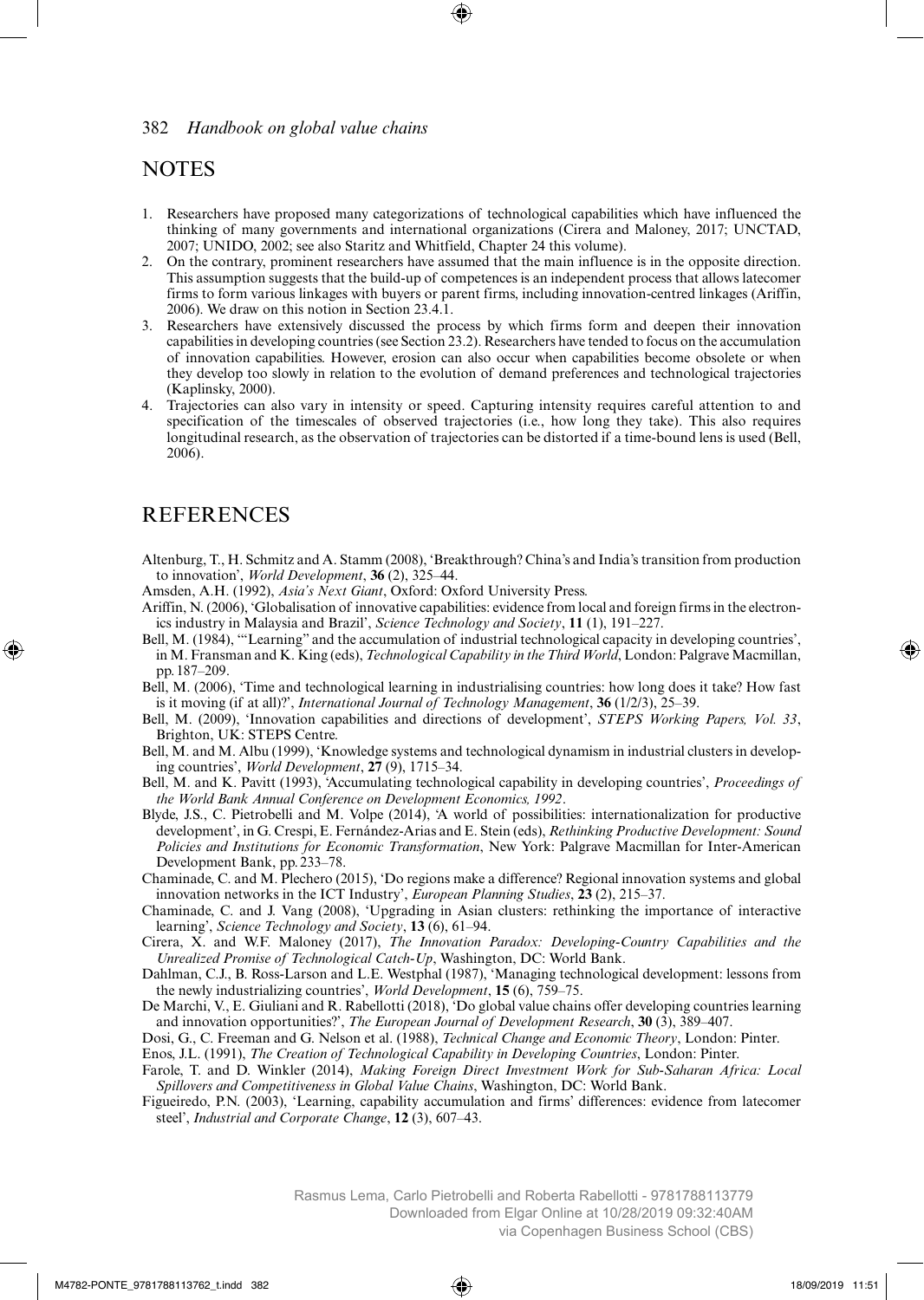Fransman, M. and K. King (eds) (1984), *TechnologicalCapability in theThirdWorld*, London: Palgrave Macmillan. Fu, X. (2015), *China's Path to Innovation*, Cambridge, UK: Cambridge University Press.

- Gereffi, G. (1999), 'International trade and industrial upgrading in the apparel commodity chain', *Journal of International Economics*, **48** (1), 37–70.
- Gereffi, G. and K. Fernandez-Stark (2016), *Global Value Chain Analysis: A Primer*, 2nd edition, Durham, NC: Duke University, Global Value Chains (GVC) Center.
- Gereffi, G., J. Humphrey and T. Sturgeon (2005), 'The governance of global value chains', *Review of International Political Economy*, **12** (1), 78–104.
- Gibbon, P. and S. Ponte (2005), *Trading Down: Africa, Value Chains, and the Global Economy*, Philadelphia, PA: Temple University Press.
- Hosono, A., M. Iizuka and J. Katz (2016), *Chile's Salmon Industry: Policy Challenges in Managing Public Goods*, Tokyo: Springer Japan.
- Humphrey, J. and H. Schmitz (2002), 'How does insertion in global value chains affect upgrading in industrial clusters?', *Regional Studies*, **36** (9), 1017–27.
- Humphrey, J., K. Ding and M. Fujita et al. (2018), 'Platforms, innovation and capability development in the Chinese domestic market', *European Journal of Development Research*, **30** (3), 408–23.
- Kaplinsky, R. (2000), 'Globalisation and unequalisation: what can be learned from value chain analysis?', *Journal of Development Studies*, **37** (2), 117–46.
- Kaplinsky, R., A. Terheggen and J. Tijaja (2011), 'China as a final market: the Gabon timber and Thai cassava value chains', *World Development*, **39** (7), 1177–90.
- Katz, J.M. (1984), 'Domestic technological innovations and dynamic comparative advantage: further reflections on a comparative case-study program', *Journal of Development Economics*, **16** (1–2), 13–37.
- Kim, L. (1997), *Imitation to Innovation: The Dynamics of Korea's Technological Learning (Management of Innovation and Change)*, Boston, MA: Harvard Business School Press.
- Lall, S. (1987), *Learning to Industrialize*, London: Palgrave Macmillan.
- Lall, S. (1992), 'Technological capabilities and industrialization', *World Development*, **20** (2), 165–86.
- Lee, K. (2013), *Schumpeterian Analysis of Economic Catch-up: Knowledge, Path-creation, and the Middle-income Trap*, Cambridge, UK: Cambridge University Press.
- Lee, K., M. Szapiro and Z. Mao (2018), 'From global value chains (GVC) to innovation systems for local value chains and knowledge creation', *The European Journal of Development Research*, **30** (3), 424–41.
- Lema, R. (2015), 'Problem-framing in new innovation spaces: insights from software outsourcing', in M. McKelvey and S. Bagchi-Sen (eds), *Innovation Spaces in Asia*, Cheltenham, UK and Northampton, MA, USA: Edward Elgar Publishing, pp. 279–300.
- Lema, R., R. Quadros and H. Schmitz (2015), 'Reorganising global value chains and building innovation capabilities in Brazil and India', *Research Policy*, **44** (7), 1376–86.
- Lema, R., R. Rabellotti and P. Gehl Sampath (2018), 'Innovation trajectories in developing countries: coevolution of global value chains and innovation systems', *The European Journal of Development Research*, **30** (3), 345–63.
- Lundvall, B.-Å., K.J.J. Joseph, C. Chaminade and J. Vang (2009), *Handbook of Innovation Systems and Developing Countries: Building Domestic Capabilities in a Global Setting*, Cheltenham, UK and Northampton, MA, USA: Edward Elgar Publishing.
- Marin, A., L. Navas-Alemán and C. Perez (2015), 'Natural resource industries as a platform for the development of knowledge intensive industries', *Tijdschrift Voor Economische en Sociale Geografie*, **106** (2), 154–68.
- Morrison, A., C. Pietrobelli and R. Rabellotti (2008), 'Global value chains and technological capabilities: a framework to study learning and innovation in developing countries', *Oxford Development Studies*, **36** (1), 39–58.
- Nelson, R.R. (1987), 'Innovation and economic development: theoretical retrospect and prospect', in J.M. Katz (ed.), *Technology Generation in Latin American Manufacturing Industries*, London: Palgrave Macmillan, pp.78–93.
- Nelson, R.R. (1993), *National Innovation Systems: A Comparative Analysis*, Oxford: Oxford University Press.
- Nelson, R.R. and S.G. Winter (1977), 'In search of useful theory of innovation', *Research Policy*, **6** (1), 36–76.
- Pack, H. and L.E. Westphal (1986), 'Industrial strategy and technological change', *Journal of Development Economics*, **22** (1), 87–128.
- Pietrobelli, C. (1998), *Industry, Competitiveness and Technological Capabilities in Chile*, London: Palgrave Macmillan.
- Pietrobelli, C. and R. Rabellotti (2011), 'Global value chains meet innovation systems: are there learning opportunities for developing countries?', *World Development*, **39** (7), 1261–9.
- Pietrobelli, C. and C. Staritz (2018), 'Upgrading, interactive learning, and innovation systems in value chain interventions', *The European Journal of Development Research*, **30** (3), 557–74.
- Ponte, S. and J. Ewert (2009), 'Which way is "up" in upgrading? Trajectories of change in the value chain for South African Wine', *World Development*, **37** (10), 1637–50.